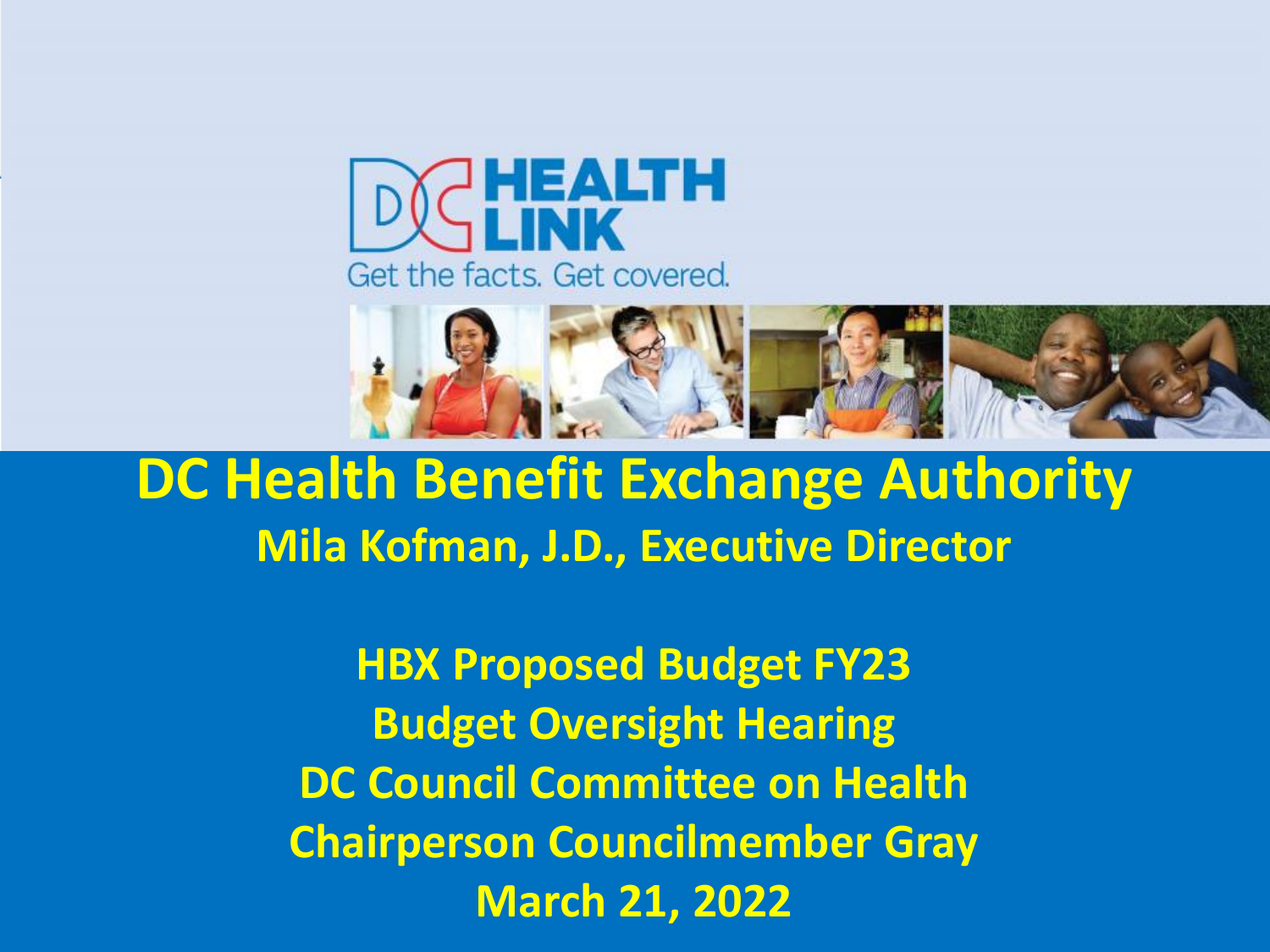



#### **DC Health Link: Affordable Care Act State-Based Online Health Insurance Marketplace**

- **Private-public partnership** (private Executive Board)
- Last state to start IT build, 1 of 4 state marketplaces opened for business on time (& stayed open) Oct 1, 2013
- **Small group & individual market through DC Health Link**:
	- 100,000 covered lives with private health insurance: 80,000+ people in SHOP (5,300 District small businesses; 11,000 Congress -- Members and designated staff in district offices and on the Hill); 15,000 - 20,000 residents (individual market paid covered lives)
- **Responsible for over \$620 million** in annual premiums
- **Cut uninsured rate in half** since DC Health Link opened for business. Near universal coverage with more than 96% of DC residents covered
	- DC ranks **#2** in U.S. for lowest uninsured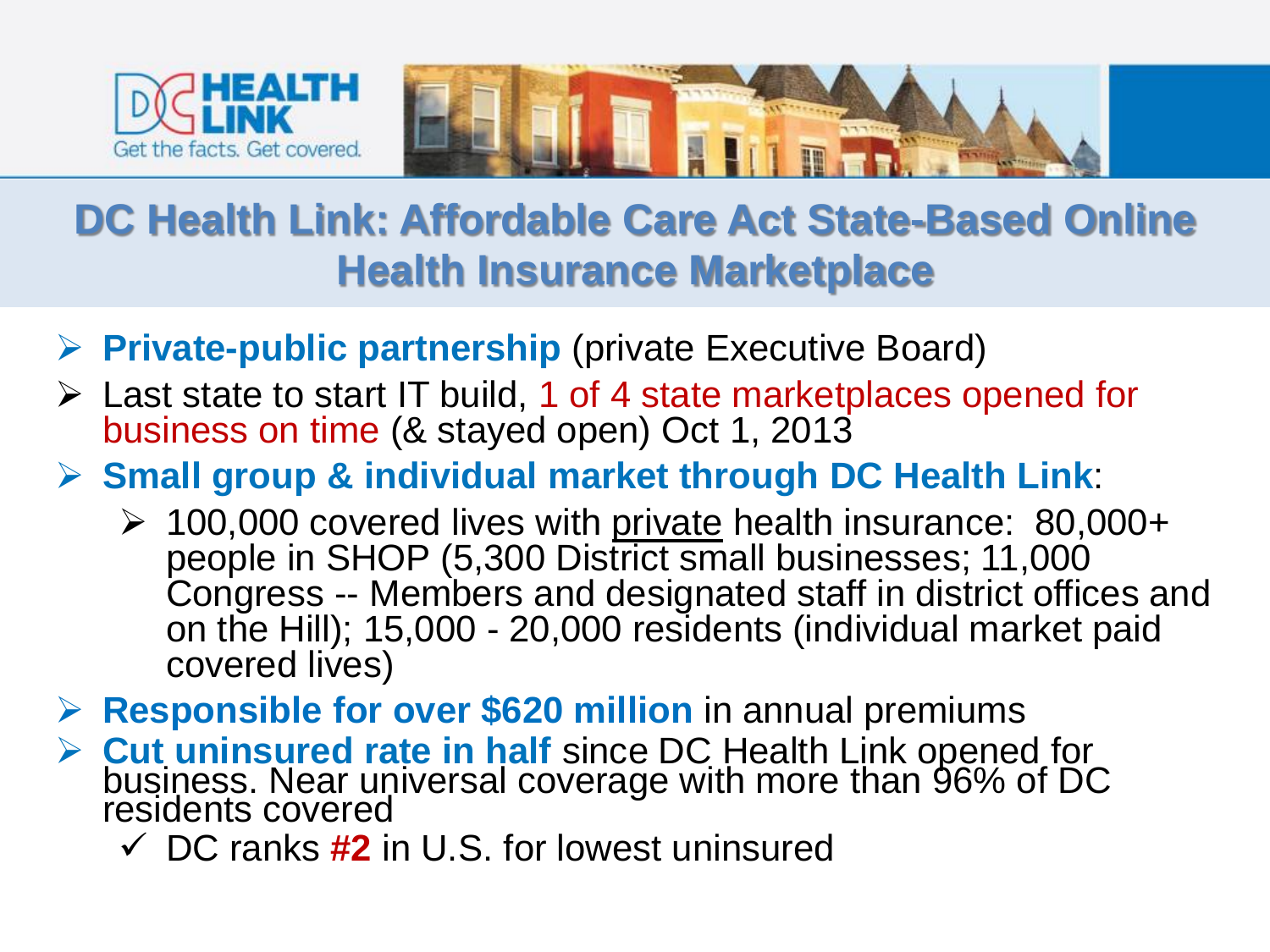



### **2022 HEALTH INSURANCE OPTIONS THROUGH DC HEALTH LINK**

#### **Plans**:

**157** Small Group Plans

36 plans with lower premiums than in 2021

**27** Individual Plans (includes 2 catastrophic)

 $\geq$  6 plans with lower premiums than in 2021

*HBX: Advocate for lowest possible premiums for all customers*

#### **Insurers:**

- 3 UnitedHealthcare Companies (group only);
- 2 Aetna Companies (group only);
- CareFirst Blue Cross Blue Shield; and
- Kaiser Permanente.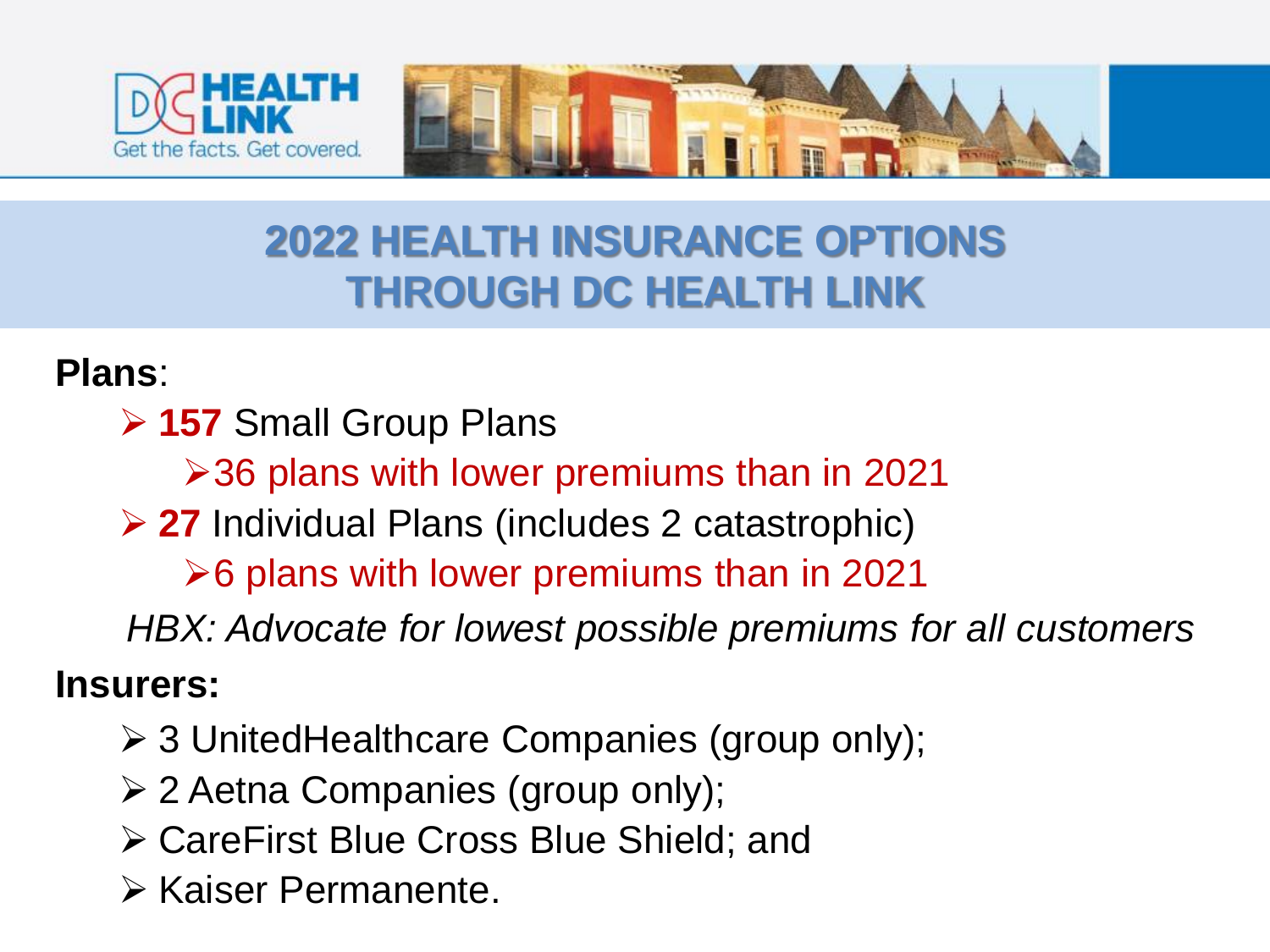



## **State-Based Marketplace Advantage**

- *Standard Plans: No deductibles* for primary care, specialists, mental and behavioral health, urgent care and generic Rx.
	- Design: copays (not coinsurance) for easier comparison; 2022 insulin and diabetic supplies covered at no cost to patient
- **All plans** cover diagnosis, testing & treatment for COVID-19.
- **More residents qualify for lower monthly premiums**  because of new federal law, American Rescue Plan.
	- $\geq$  Of the 20,000 residents with individual coverage, 16% qualify for lower premiums (APTC)
	- **Premiums as low as \$11/month**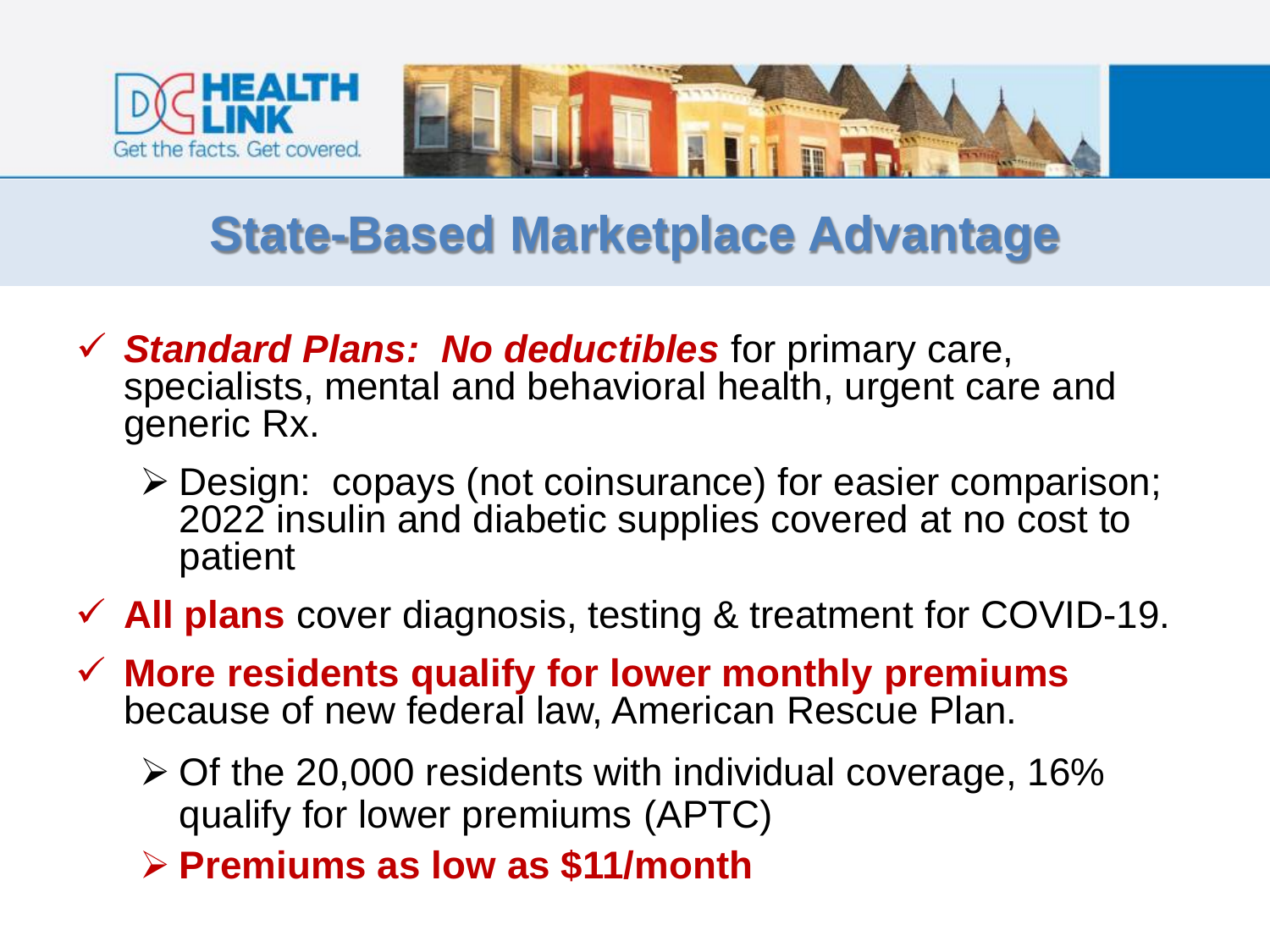



#### **American Rescue Plan (ARP) Lowered Health Insurance Premiums**

#### Percent of Income



ACA (red line) caps premiums for people with incomes up to 400% of federal poverty level. The ARP (blue line) caps premiums for people at **all** income levels.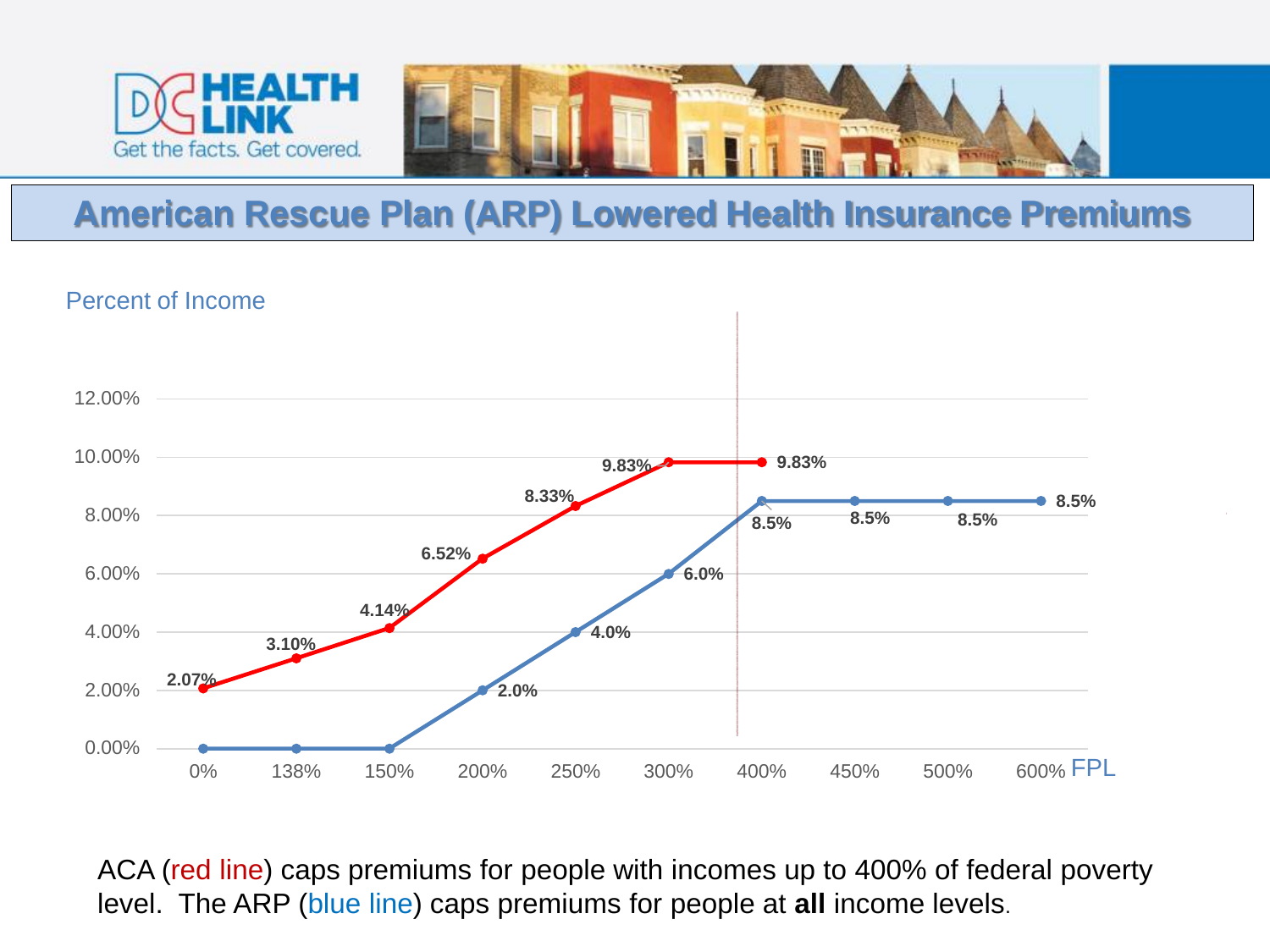



## **American Rescue Plan (ARP)**

- **Quickly updated DCHealthLink.com for all new benefits (March 29, 2021) for new and existing customers:** Two weeks after legislation was signed by President Biden, launched all new benefits on DCHealthLink.com.
- **ARP lowered health insurance premiums through 2022.**
- **Approximately \$36 MILLION per year in lower premiums** for District residents with individual marketplace coverage through DC Health Link.
- $\checkmark$  **Premiums as low as \$11/month** for quality health through DC Health Link.

**Uninsured?** Get covered now at **DCHealthLink.com**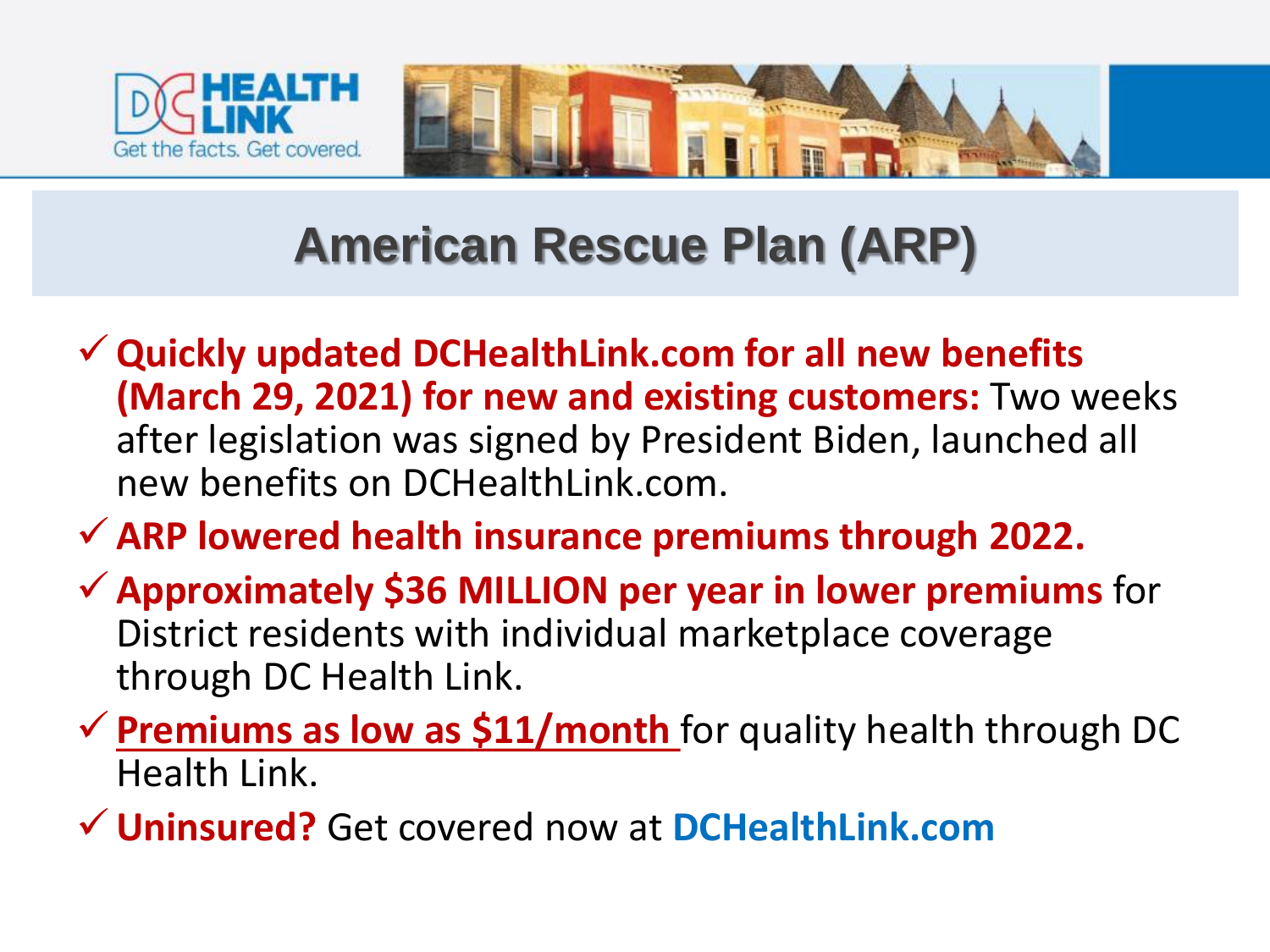



## **American Rescue Plan (ARP) Lower Premiums End December 2022**

**Lower premiums under ARP end on December 31, 2022.** If Congress does not extend APTC expansion, millions of Americans will become uninsured and millions will lose low monthly premiums.

- DC residents currently getting lower premiums will pay 48% more on average (plus annual premium increases if premiums rise); and
- $\triangleright$  More than 1,600 DC residents will lose their individual marketplace health insurance.

#### **If Congress makes APTC expansion permanent:**

- $\geq 4.1$  million people will become newly insured;
- $\ge$  an additional 8.3 million people will get lower monthly premiums nationally;
- ▶ premiums will decrease by 10% due to a younger risk pool. (Source Oliver Wyman Aug 2021 Analysis)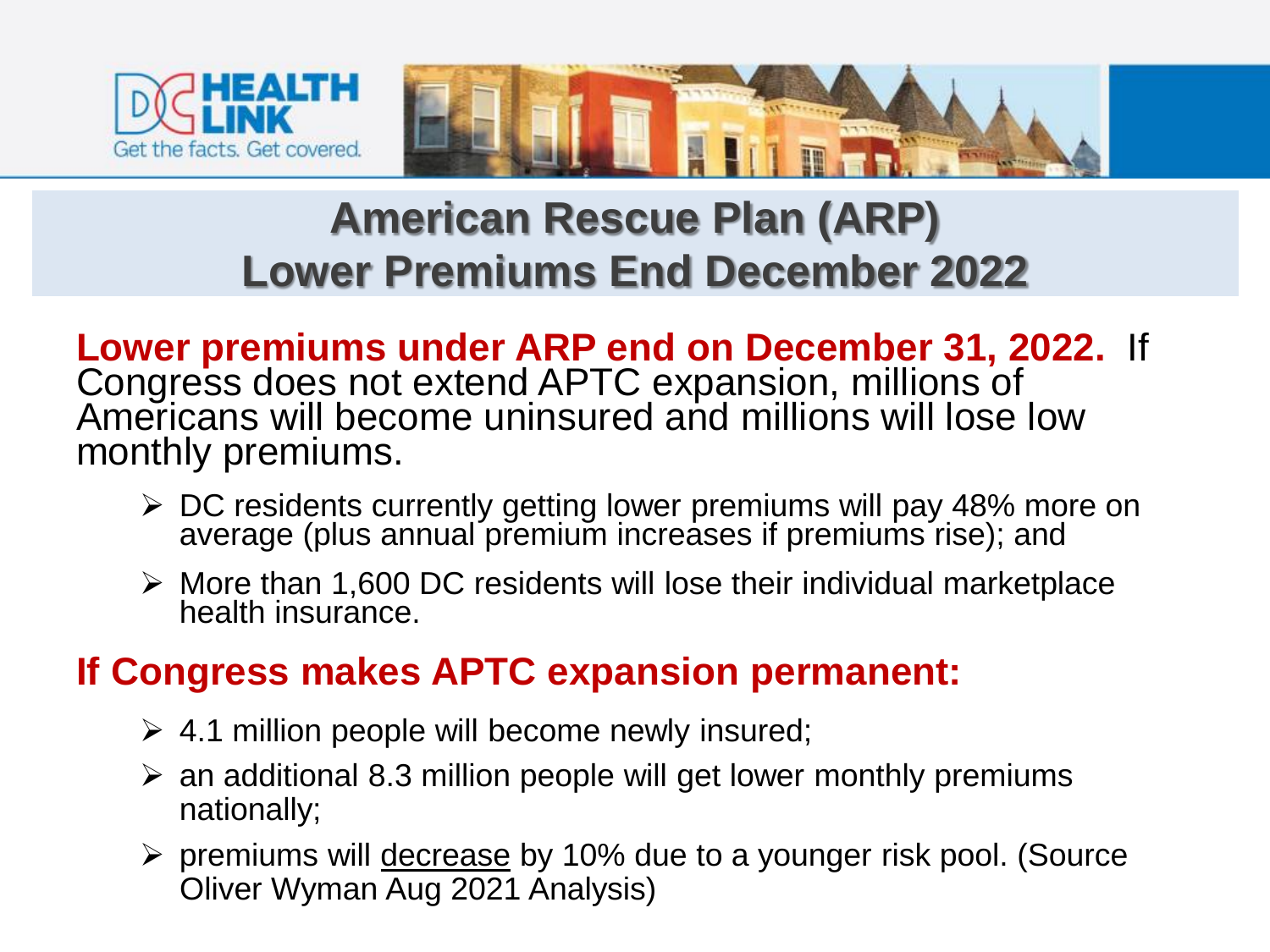

## Emergency COVID-19 Relief for Employers & Residents with DC Health Link Health Insurance in Arrears

- $\checkmark$  Using funds the ARP provided to DC, Mayor Bowser established a \$15 million Emergency COVID Relief fund through HBX to help District employers and residents stay insured. This paid for DC Health Link health insurance premiums that were overdue (in arrears).
- **Councilmember Gray prioritized this** Supplemental FY21 Budget request and DC Council approved the funding in June 2021.
- **Health Plans wrote-off an additional estimated \$1.4 million** for DC Health Link customers in arrears who did not qualify for COVID relief arrears program.
- **Emergency relief program had significant impact:** approx. 500 District employers covering 5,000 people with small group coverage and 1,800 residents with individual health insurance were able to stay insured during the pandemic and have a fresh start with premiums.
- **Continuing to help employers with economic recovery,** Mayor Bowser included an additional \$3.75 million in the FY2022 Revised Budget Act. If Council approves, this will total nearly \$19 million for FY21 and FY22 -- providing relief, keeping employers and their workers insured, and helping District employers to recover from COVID's devastating economic impact.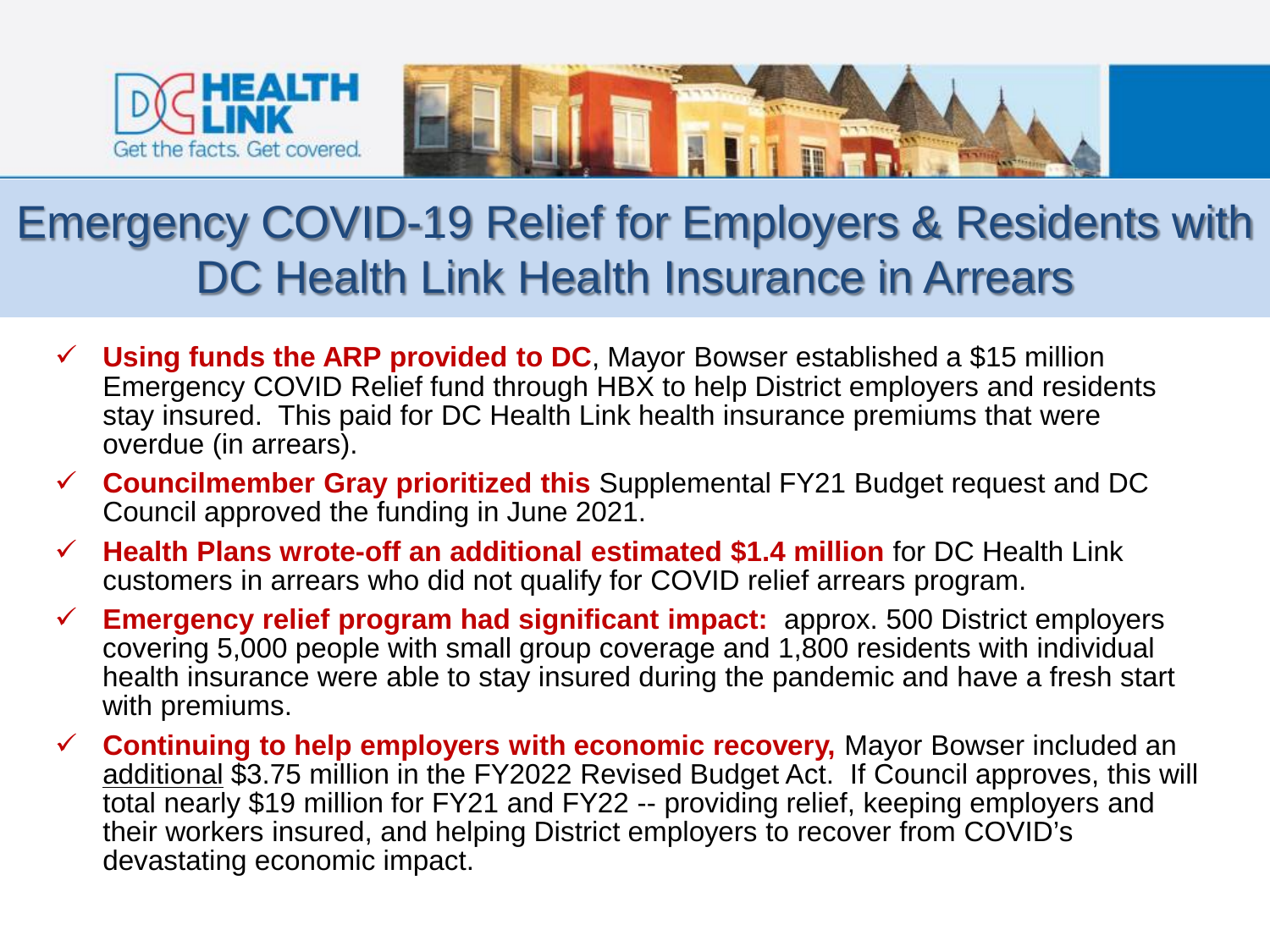



#### **HBX PROPOSED BUDGET FY23**

- ▶ PROCESS: Staff, Board Finance Committee, Standing Advisory Board (diverse stakeholders) & HBX Executive Board (November 2021).
- $\triangleright$  Efficiency: Leverage DC gov't agencies; phase-out consultants and transition to FTEs and reduce operational costs through partnership with the Massachusetts Health Connector.

#### **\$1,257,000 savings with MA partnership**

- FY23 PROPOSED BUDGET **\$35,684,055** with a **\$34,327,055**  PROPOSED BUDGET FOR ASSESSMENT.
	- $\triangleright$  Increase from FY22 reflects call center cost allocation changes
- **Funded through an assessment on health carriers (0.90%).**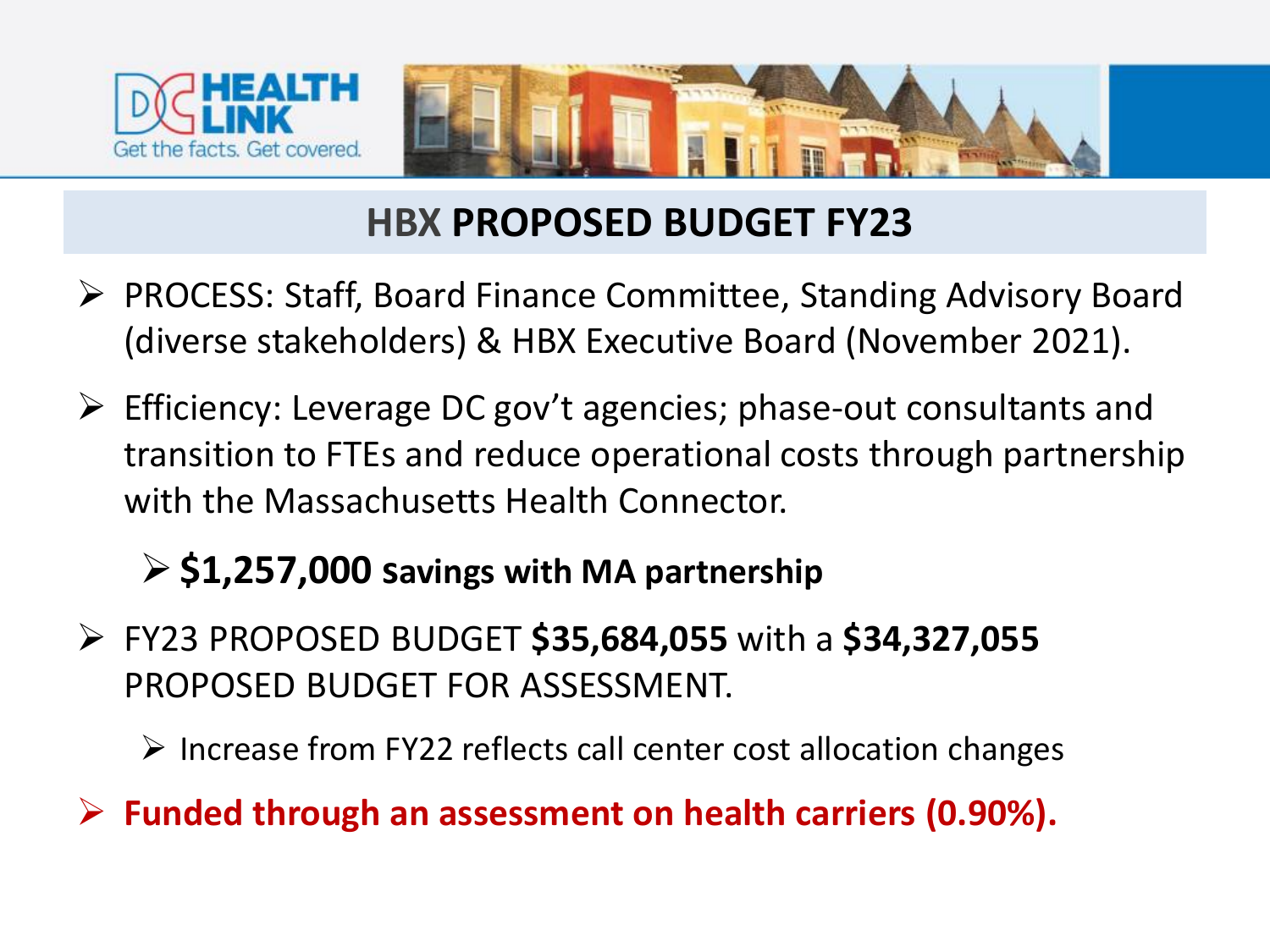



#### **ANNUAL ASSESSMENT ON HEALTH CARRIERS**

 $\triangleright$  Projected assessment collection at 0.90% assessment rate for FY23 is \$34,608,151

| To fund (FY)            | <b>Assessment Rate</b> |
|-------------------------|------------------------|
| <b>FY23</b>             | 0.900%                 |
| <b>FY22</b>             | 0.825%                 |
| <b>FY19, FY20, FY21</b> | 0.900%                 |
| FY15, FY16, FY17, FY18  | 1.000%                 |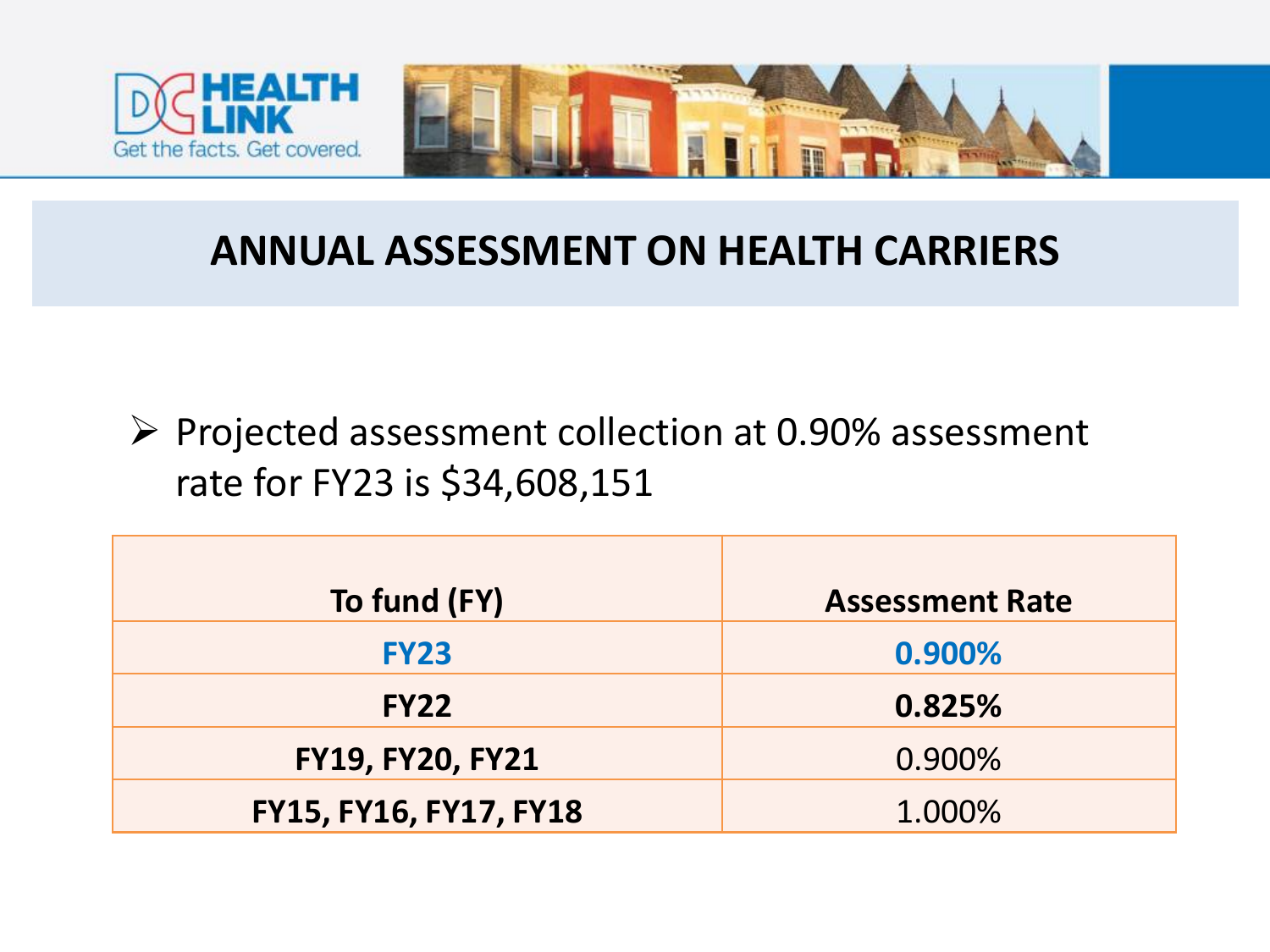



## **BUDGET COMPARISON: FY22 & FY23**

|                                                                                 | <b>FY22</b><br><b>APPROVED</b> | <b>FY23</b><br><b>PROPOSED</b> |                         | %      |
|---------------------------------------------------------------------------------|--------------------------------|--------------------------------|-------------------------|--------|
|                                                                                 | <b>BUDGET</b>                  | <b>BUDGET</b>                  | <b>\$ CHANGE CHANGE</b> |        |
| MARKETPLACE INNOVATION POLICY AND<br><b>OPERATIONS (Marketplace Operations)</b> | \$11,728,423                   | $$13,325,626$ \$1,597,203      |                         | 13.62% |
| <b>CONSUMER EDUCATION AND OUTREACH</b>                                          | \$2,995,798                    | \$3,231,707                    | \$235,908               | 7.87%  |
| IT (DCHealthLink.com)                                                           | \$11,534,130                   | \$12,346,018                   | \$811,888               | 7.04%  |
| <b>AGENCY MANAGEMENT PROGRAM</b>                                                | \$5,810,791                    | \$5,974,210                    | \$163,419               | 2.81%  |
| <b>AGENCY FINANCIAL OPERATIONS</b>                                              | \$772,837                      | \$806,495                      | \$33,658                | 4.36%  |
| <b>TOTAL BUDGET</b>                                                             | \$32,841,979                   | $$35,684,055*$ \$2,842,077     |                         | 8.65%  |

**\*FY23 BUDGET FOR ASSESSMENT: \$34,327,055**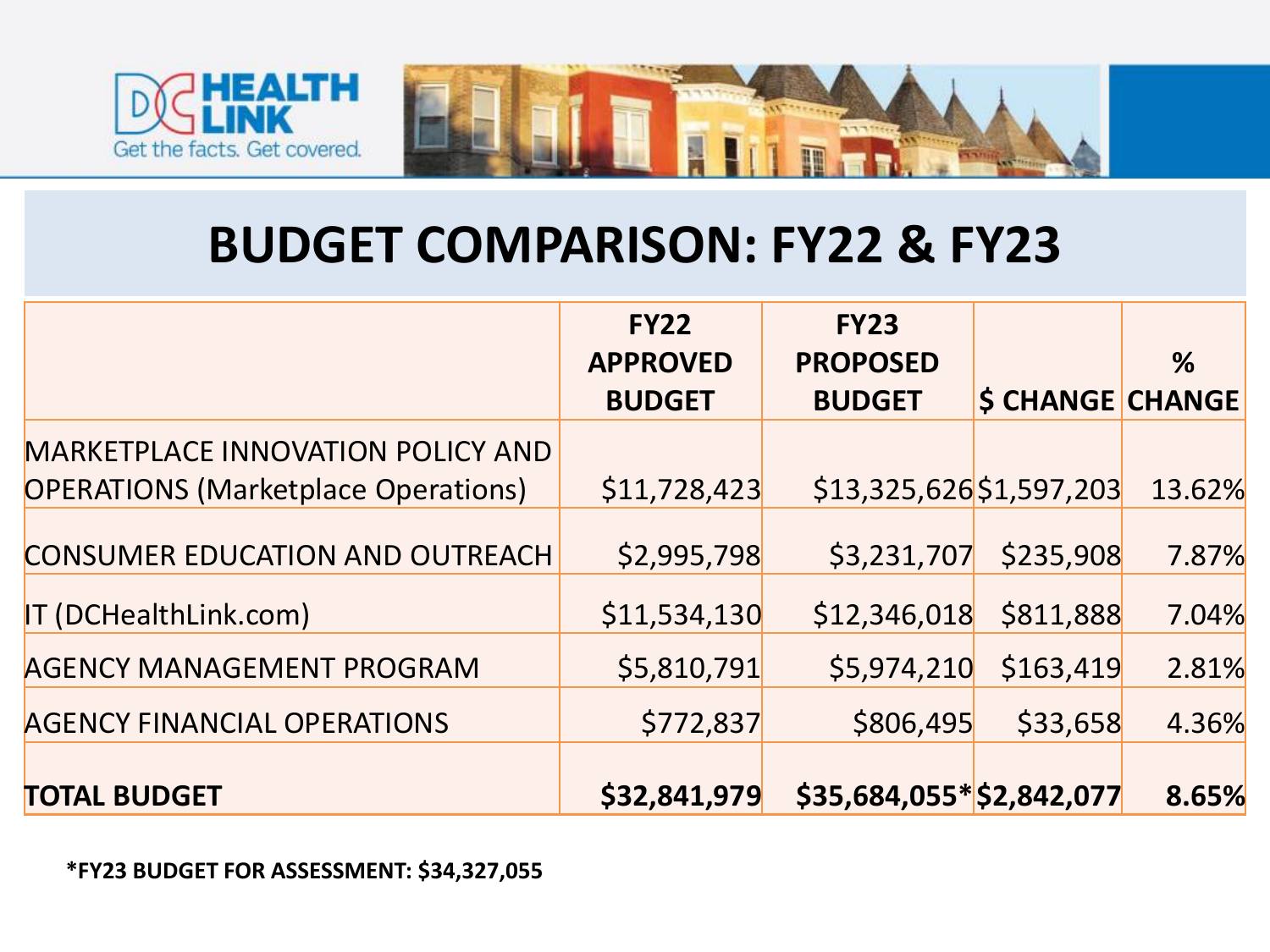



| <b>FY23 Proposed Budget</b>                               | \$35,684,055 |
|-----------------------------------------------------------|--------------|
| Less:                                                     |              |
| 6.0 FTEs Budgeted for MA Health Connector                 | (800,000)    |
| Admin Fees Budgeted for MA Health Connector               | (237,000)    |
| Contact Center Costs Budgeted for MA Health Connector     | (180,000)    |
| Mailing and Postage Fees Budgeted for MA Health Connector | (40,000)     |
| <b>FY23 Investment and Interest Earnings</b>              | (100,000)    |
|                                                           |              |
| <b>Net FY23 Budget for Assessment Calculation</b>         | \$34,327,055 |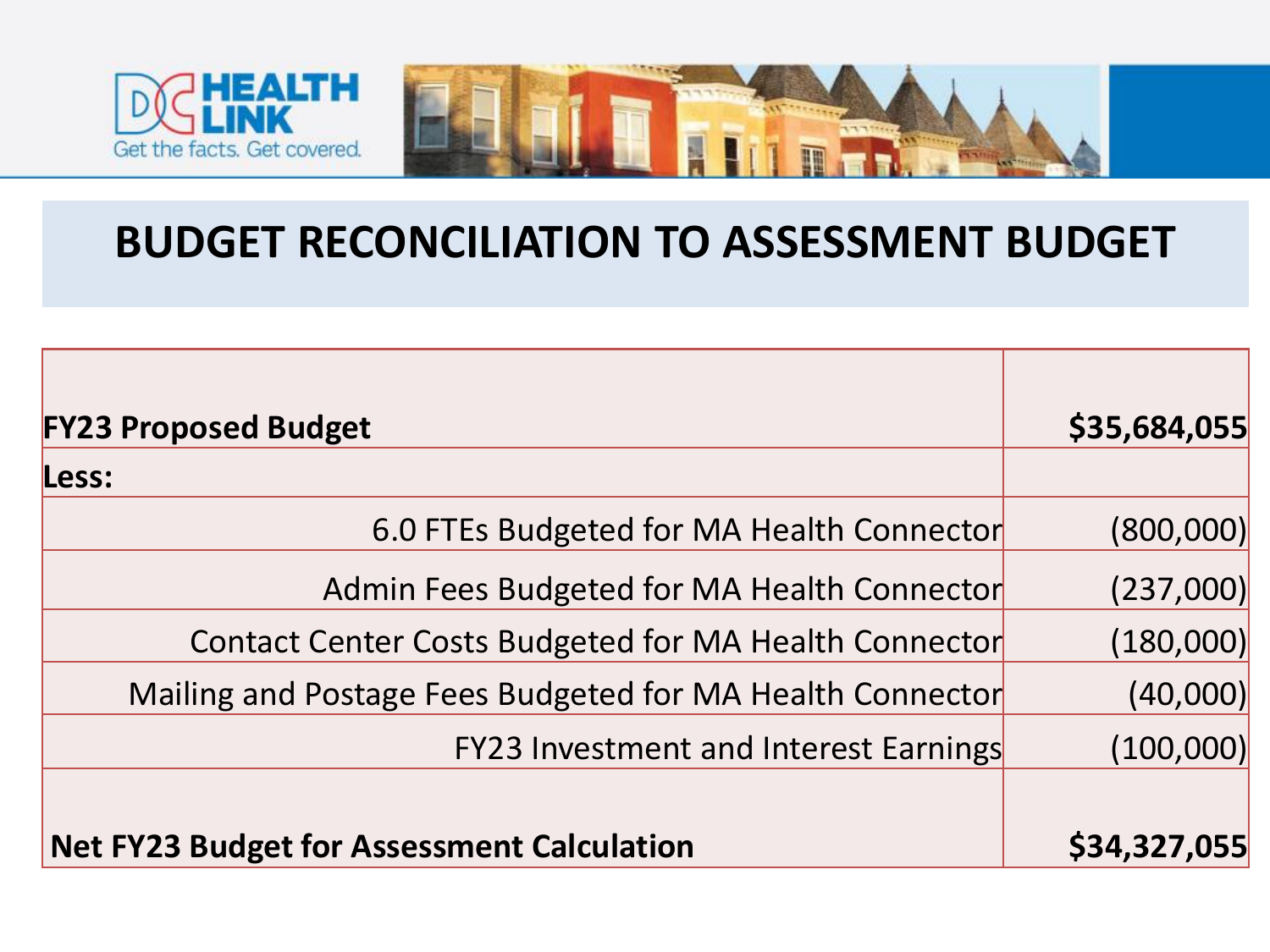



### **FY23 REDUCTION IN HBX OPERATING COSTS THROUGH MA HEALTH CONNECTOR PARTNERSHIP**

| Category                   | <b>FY23 Budget</b> |
|----------------------------|--------------------|
| Personnel - 6.0 FTEs       | 800,000            |
| <b>Admin Fees</b>          | 237,000            |
| Premium Aggregation*       | 317,544            |
| <b>Contact Center Fees</b> | 180,000            |
| <b>Mailing and Postage</b> | 40,000             |
| Total                      | \$1,574,544        |

*\** SAVINGS ALREADY REFLECTED IN FY23 PROPOSED BUDGET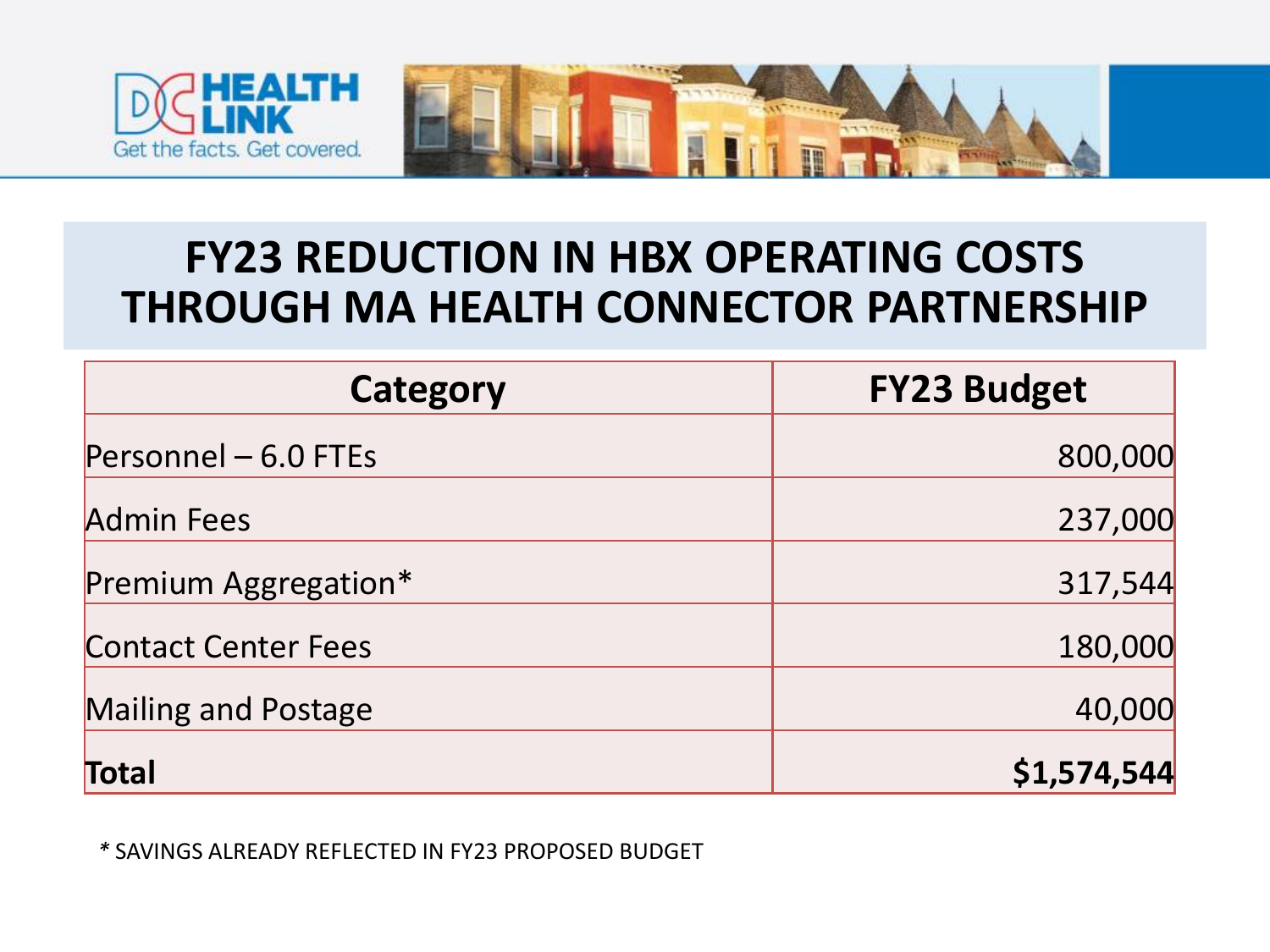

#### **PROPOSED FY23 BUDGET BY AREA**

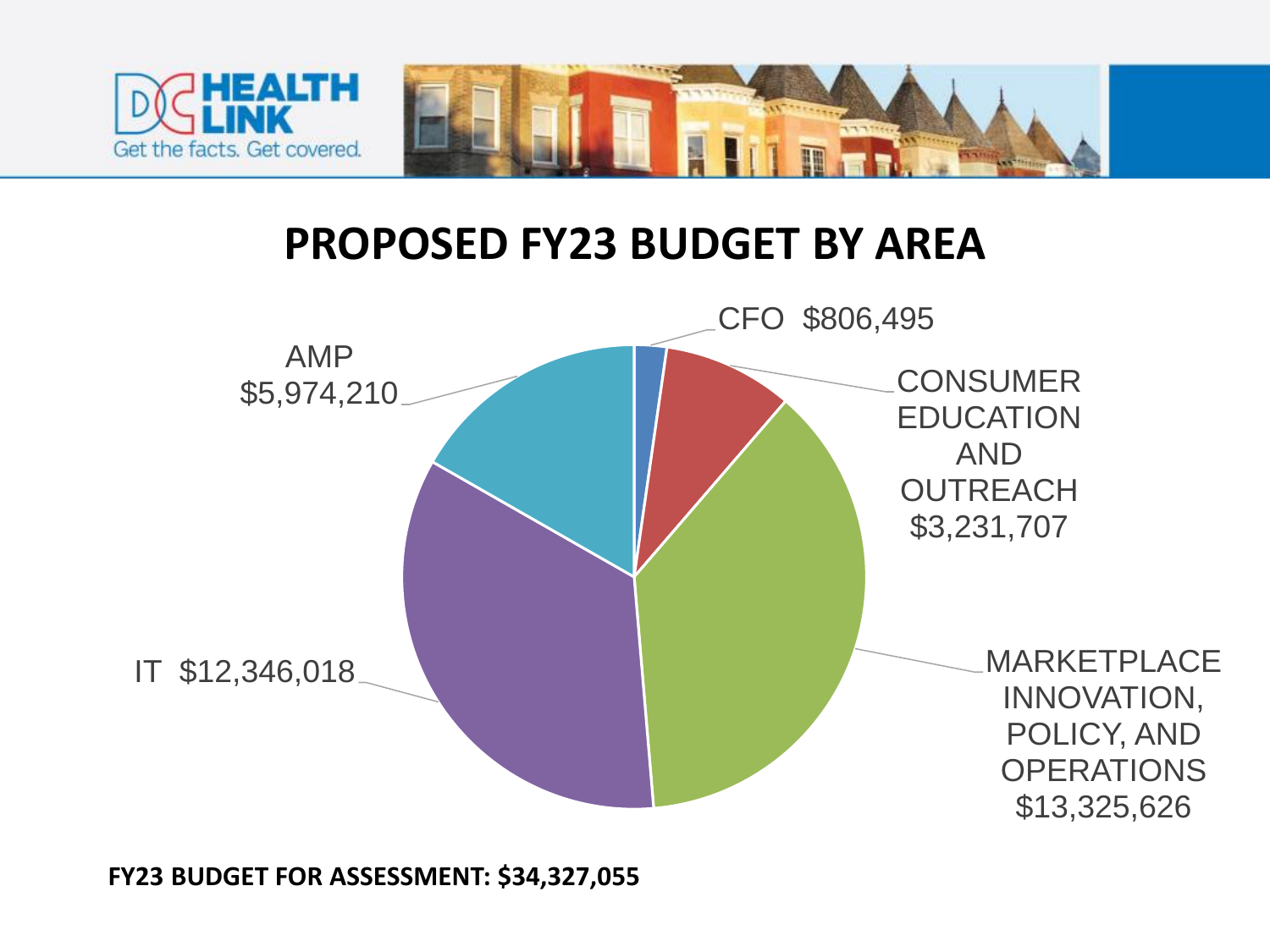

## **MARKETPLACE INNOVATION, POLICY AND OPERATIONS (MIPO)**

## **PROPOSED FY23 BUDGET: \$13,325,626 (FY22 BUDGET \$11,728,423)**

- FY23 PERSONNEL SERVICES BUDGET FOR 54 FTEs: \$6,726,701
- NON-PERSONNEL SERVICES (NPS): \$6,598,925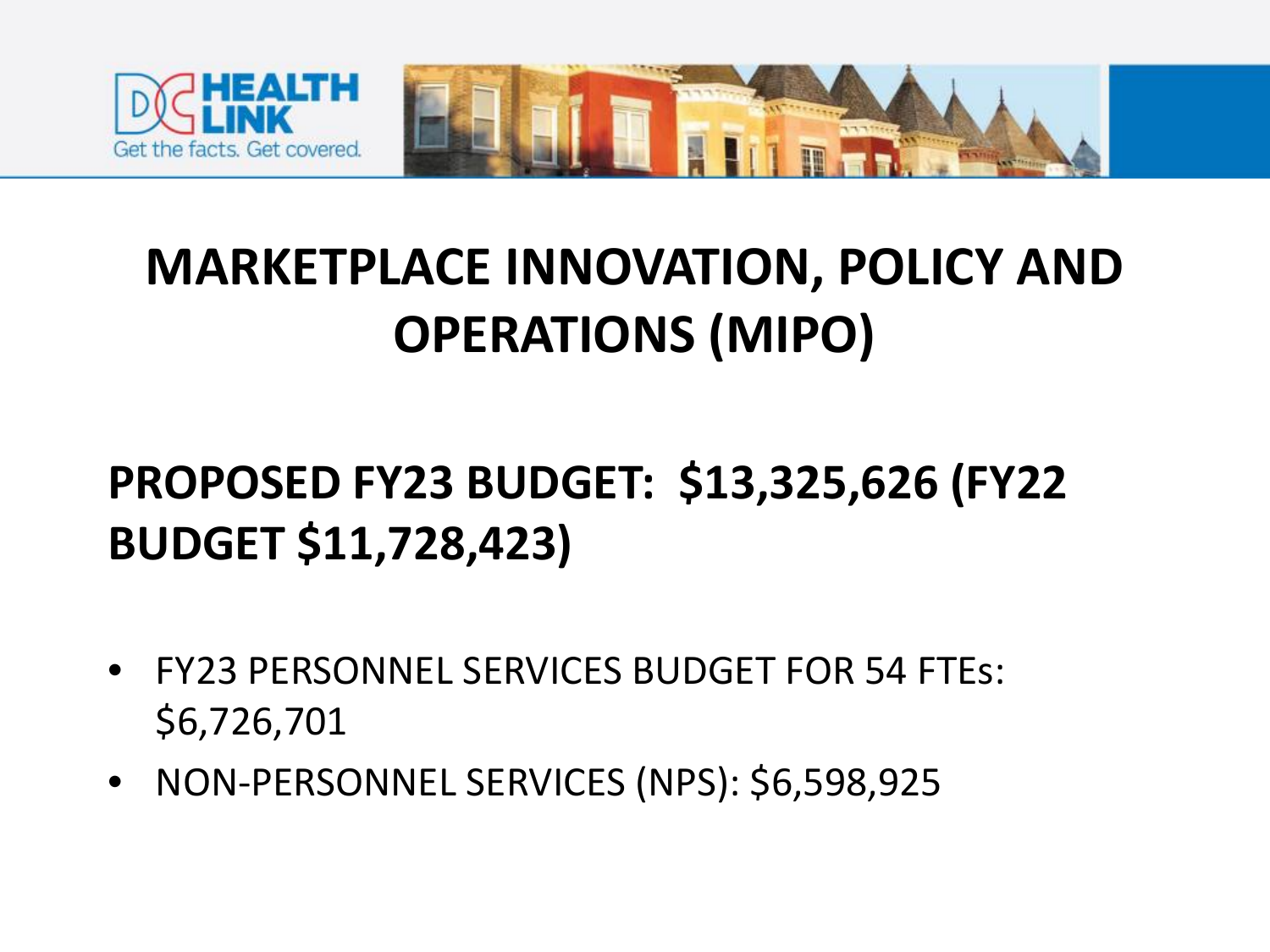

## **MIPO: CONTACT CENTER**

#### **CONTACT CENTER PROPOSED NPS FY23 BUDGET: \$4,220,103 (FY22 BUDGET \$3,332,546)**

- CONTACT CENTER SERVICE CONTRACT: \$3,871,341
- SALESFORCE LICENSES: \$164,782
- SALESFORCE DEVELOPMENT AND MAINTENANCE: \$74,880
- MICROSOFT 365 LICENSES: \$15,000
- ADMIN (courier service, equipment, computer refresh): \$31,700
- LANGUAGE LINE: \$62,400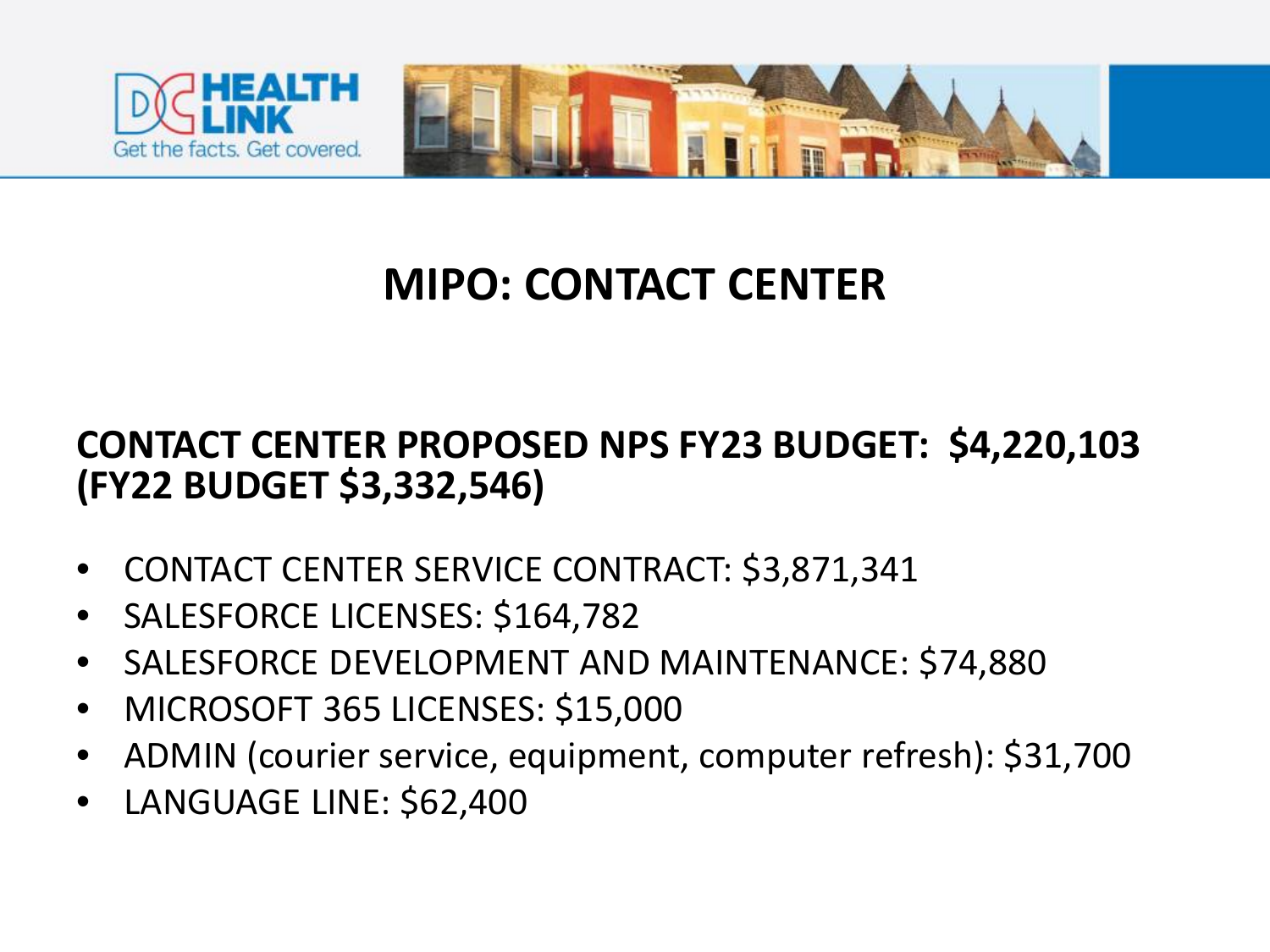

## **MIPO: ELIGIBILITY AND ENROLLMENT (INDIVIDUAL MARKETPLACE)**

## **ELIGIBILITY AND ENROLLMENT PROPOSED NPS FY23 BUDGET:** \$467,000 (FY22 \$512,000)

- MOA WITH OFFICE OF ADMINISTRATIVE HEARINGS FOR ELIGIBILITY APPEALS: \$10,000
- NOTICE PRINTING/MAILING: \$180,000
- AMHARIC/SPANISH TRANSLATION OF NOTICES: \$27,000
- CONSULTING SERVICES: \$250,000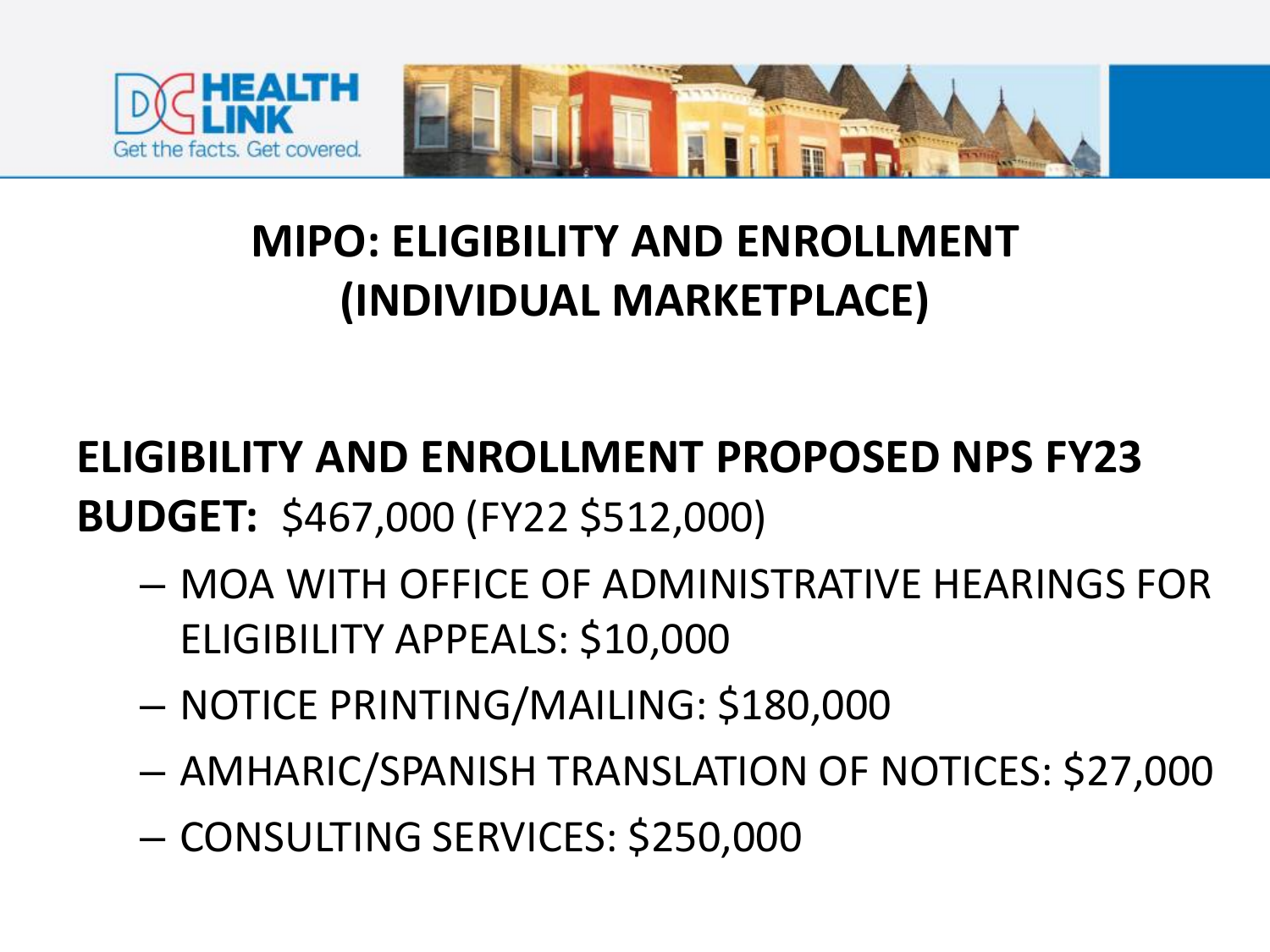



## **MIPO: PLAN MANAGEMENT**

## **PLAN MANAGEMENT PROPOSED NPS FY23 BUDGET: \$835,000 (FY22 \$845,000)**

- ACTUARIAL SERVICES: \$175,000
- PLAN MATCH (ANONYMOUS SHOPPING); DOCTOR DIRECTORY, HEALTH PLAN MATCH, PRESCRIPTION DRUG FORMULARY LOOKUP TOOL, DENTAL PLAN MATCH: \$660,000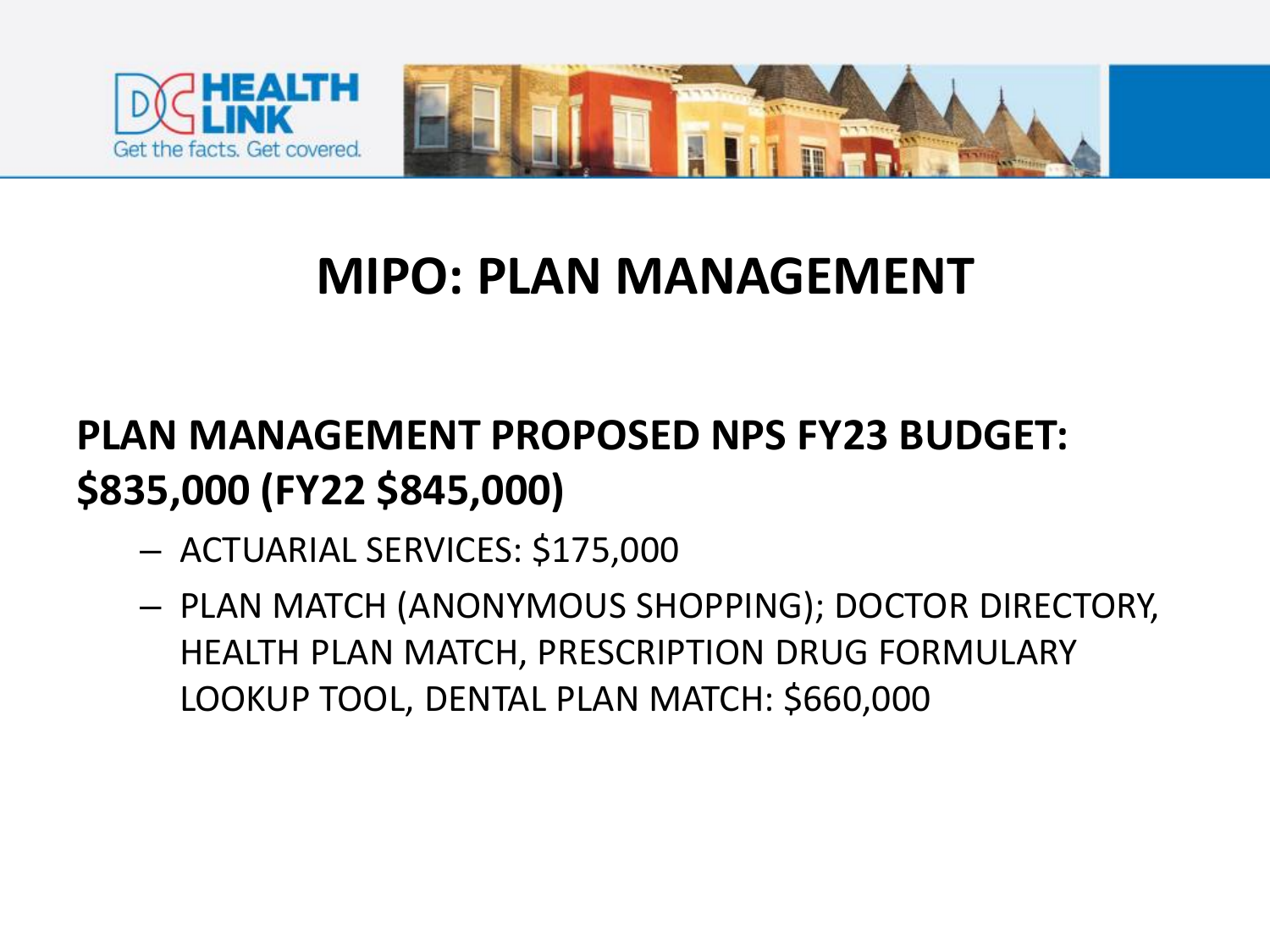

## **MIPO: SMALL BUSINESS MARKETPLACE**

## **PROPOSED NPS FY23 BUDGET: \$899,822 (FY22 \$873,000)**

- PREMIUM AGGREGATION: \$504,822\*
- CONSULTING SERVICES: \$250,000
- MAILING AND POSTAGE: \$120,000\*\*
- TRANSLATION: \$25,000

*\*REFLECTS SAVINGS OF \$317,544 FROM MA HEALTH CONNECTOR PARTNERSHIP \*\*INCLUDES \$40,000 TO BE REIMBURSED BY THE MA HEALTH CONNECTOR*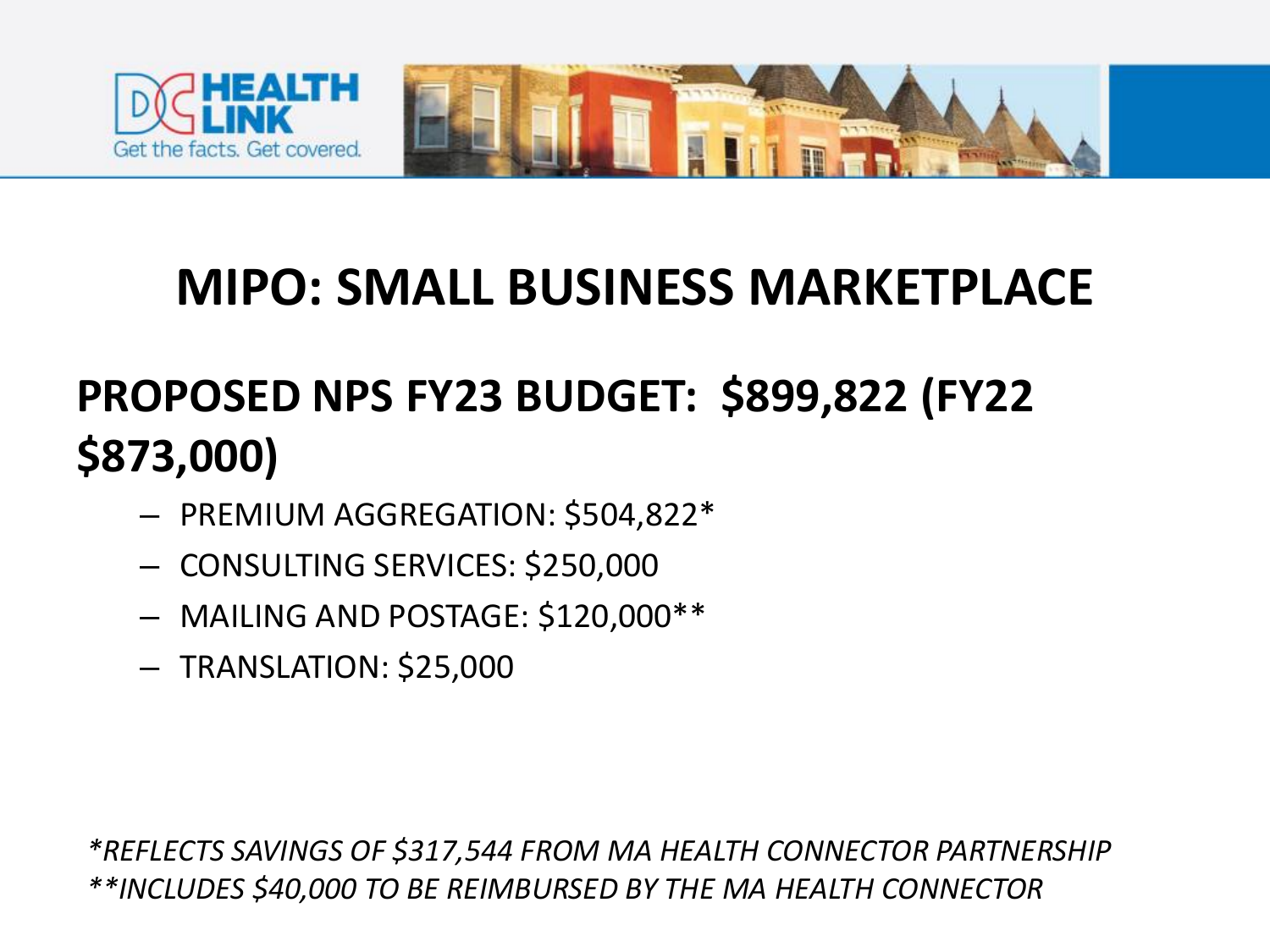

## **MIPO: PERFORMANCE MANAGEMENT**

## **PERFORMANCE MANAGEMENT PROPOSED NPS FY23 BUDGET: \$177,000 (FY22 \$151,500)**

- COMPUTER REFRESH, SUPPLIES, TRAINING, NAHU, POSTAGE AND SHREDDING; SURVEY TOOL: \$142,000
- EMMA EMAIL TOOL: \$35,000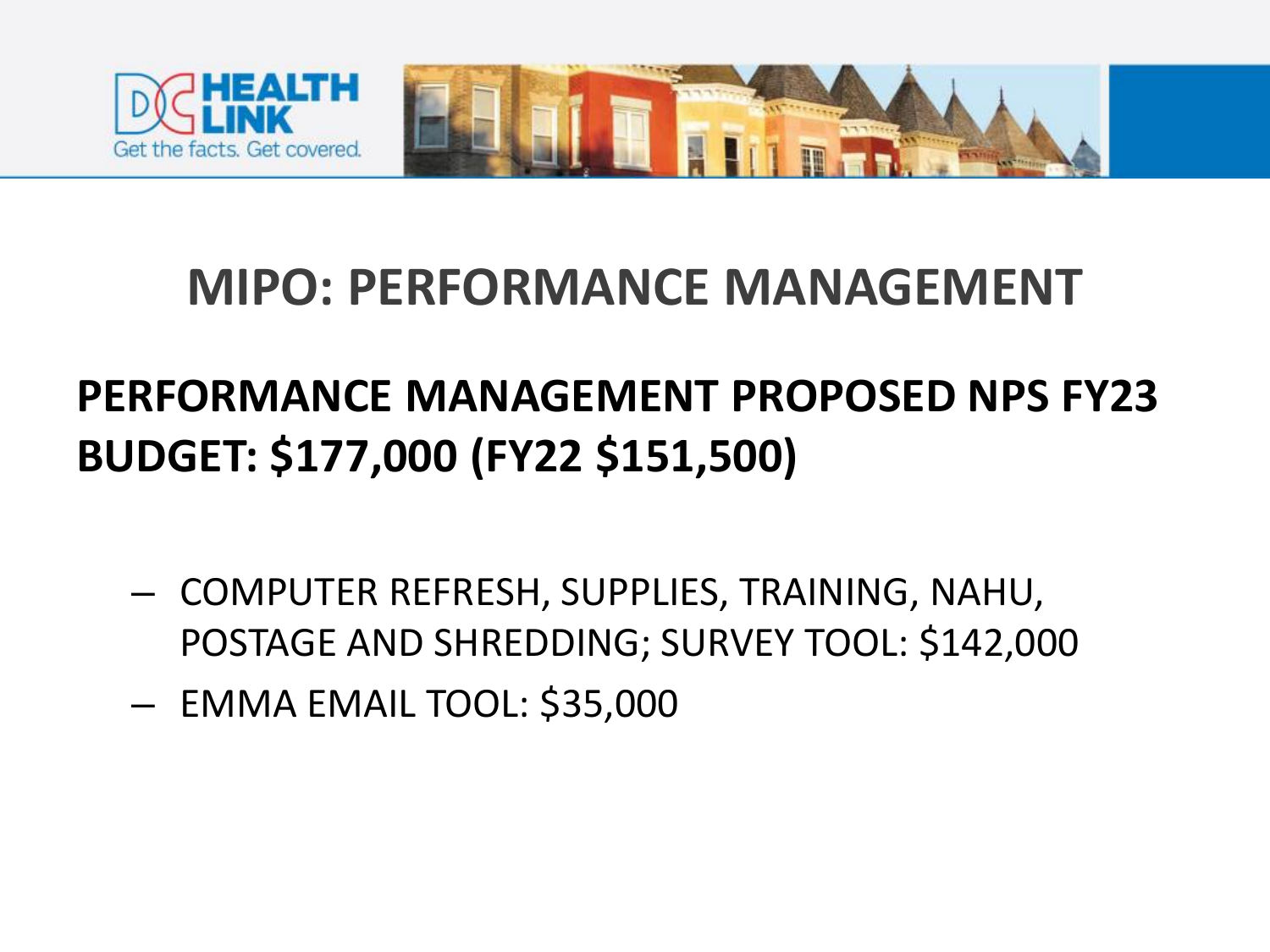

#### **CONSUMER EDUCATION AND OUTREACH**

#### **CONSUMER EDUCATION AND OUTREACH PROPOSED FY23 BUDGET: \$3,231,707 (FY22 BUDGET \$2,995,799)**

- PERSONNEL SERVICES FOR 7 FTEs: \$1,017,657
- NON-PERSONNEL SERVICES: \$2,214,050
	- OUTREACH AND ENROLLMENT (DCCC, GWHCC, RAMW) AND NAVIGATORS/ASSISTERS: \$1,000,000
	- OUTREACH AND MARKETING: \$1,092,050
	- HEALTH INSURANCE LITERACY CAMPAIGN: \$90,000
	- DATA RESOURCES: \$25,000
	- ADMIN: \$7,000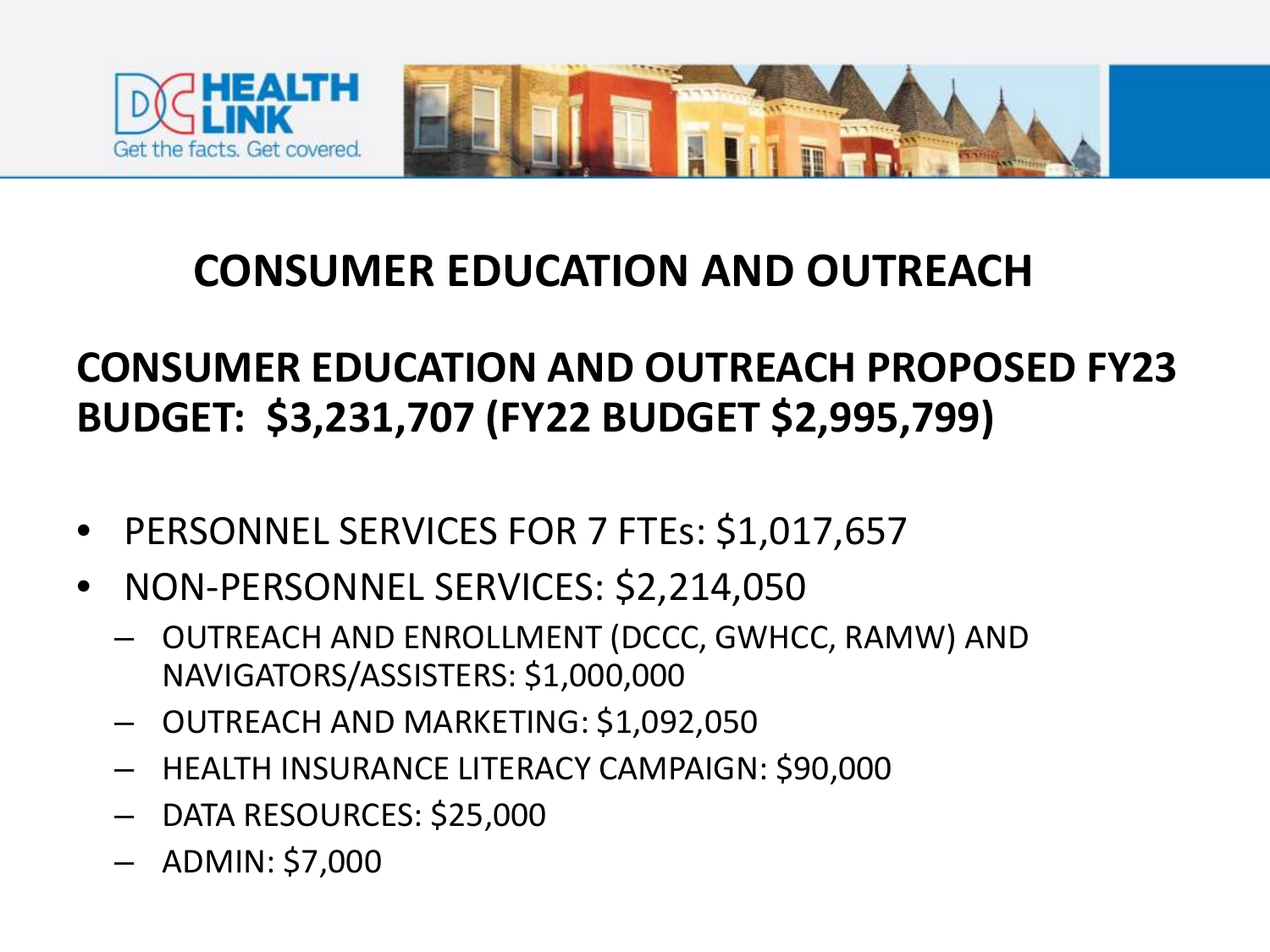



## **IT (DCHealthLink.com)**

#### **IT PROPOSED FY23 BUDGET: \$12,346,018 (FY22 BUDGET \$11,534,130)**

- PERSONNEL SERVICES FOR 34 FTEs: \$5,246,120
- NON-PERSONNEL SERVICES BUDGET: \$7,099,898 (FY22 BUDGET \$6,678,361)
	- IT CONSULTANTS: \$5,525,549
	- SOFTWARE: \$1,401,980
	- MICROSOFT 365 LICENSES: \$35,000
	- OCTO: \$86,369
	- ADMIN: \$51,000 (computer refresh, copier, supplies, training)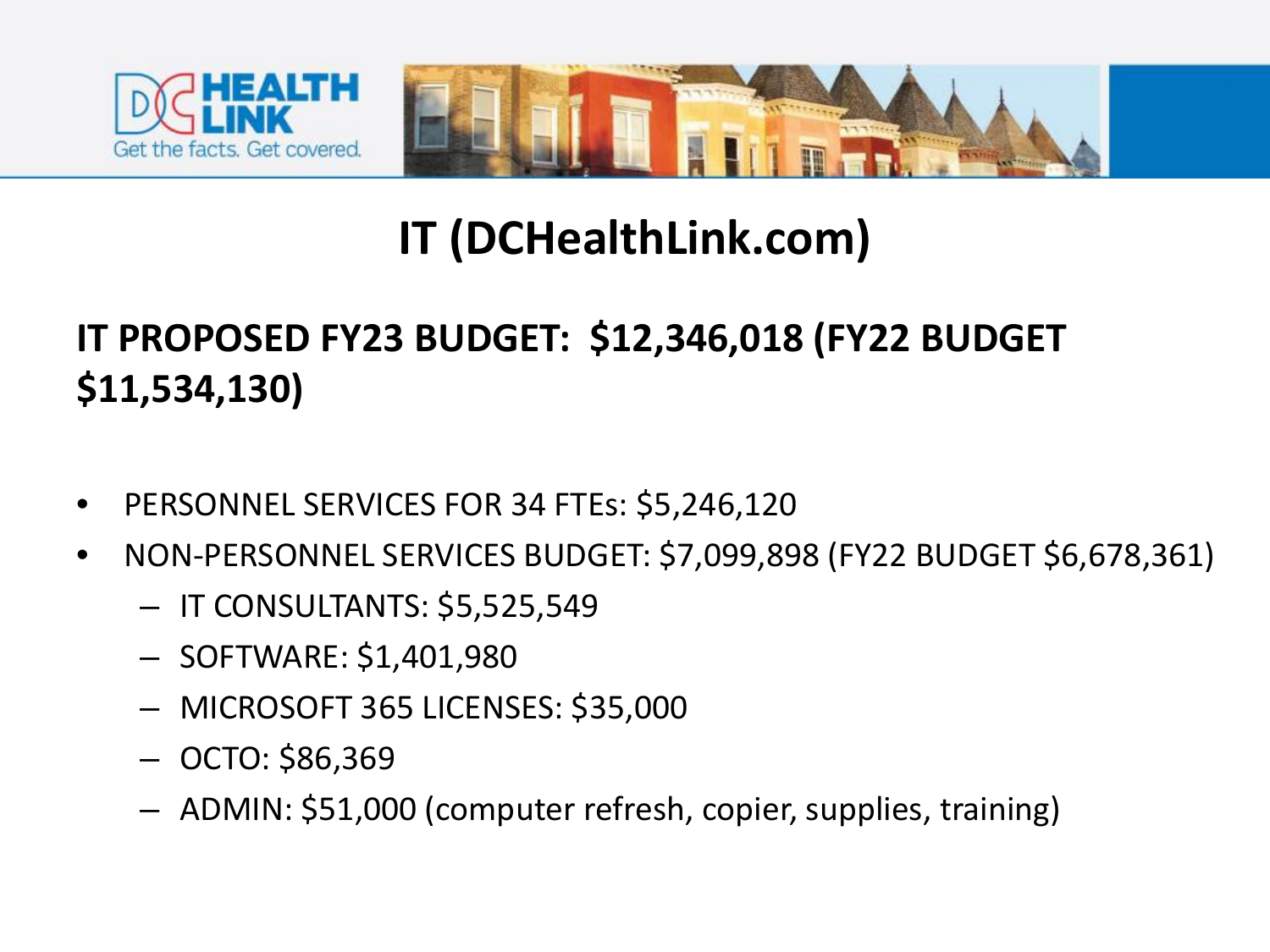

#### **AGENCY MANAGEMENT PROGRAM (AMP)**

#### **AMP PROPOSED FY23 BUDGET: \$5,974,210 (FY22 BUDGET \$5,810,791)**

- PERSONNEL SERVICES FOR 19 FTEs: \$3,555,230
- NON-PERSONNEL SERVICES BUDGET: \$2,418,980
	- FIXED COST (INCLUDES RENT, TELEPHONE): \$1,827,383
	- MOA WITH DCHR FOR HR SUPPORT SERVICES: \$107,250
	- MOA WITH DCHR FOR CAPITAL CITY FELLOWS: \$83,522
	- MOA WITH DISB FOR ASSESSMENT SERVICES: \$50,000
	- MOA WITH CONTRACT APPEALS BOARD: \$1,000
	- MOA WITH DSLBD FOR LICENCES: \$225
	- LEGAL EXPENSES (CONSULTANTS, WESTLAW, ETC): \$43,500
	- EMPLOYEE TRAINING (INCLUDING SOCIAL JUSTICE INITIATIVE TRAINING): \$150,000
	- MEMBERSHIPS & SUBSCRIPTIONS (INCLUDING NASHP): \$24,000
	- CONSULTING SERVICES: \$3,600
	- ADMIN (COMPUTER REFRESH, EQUIPMENT, TRAVEL, OFFICE SUPPLIES): \$128,500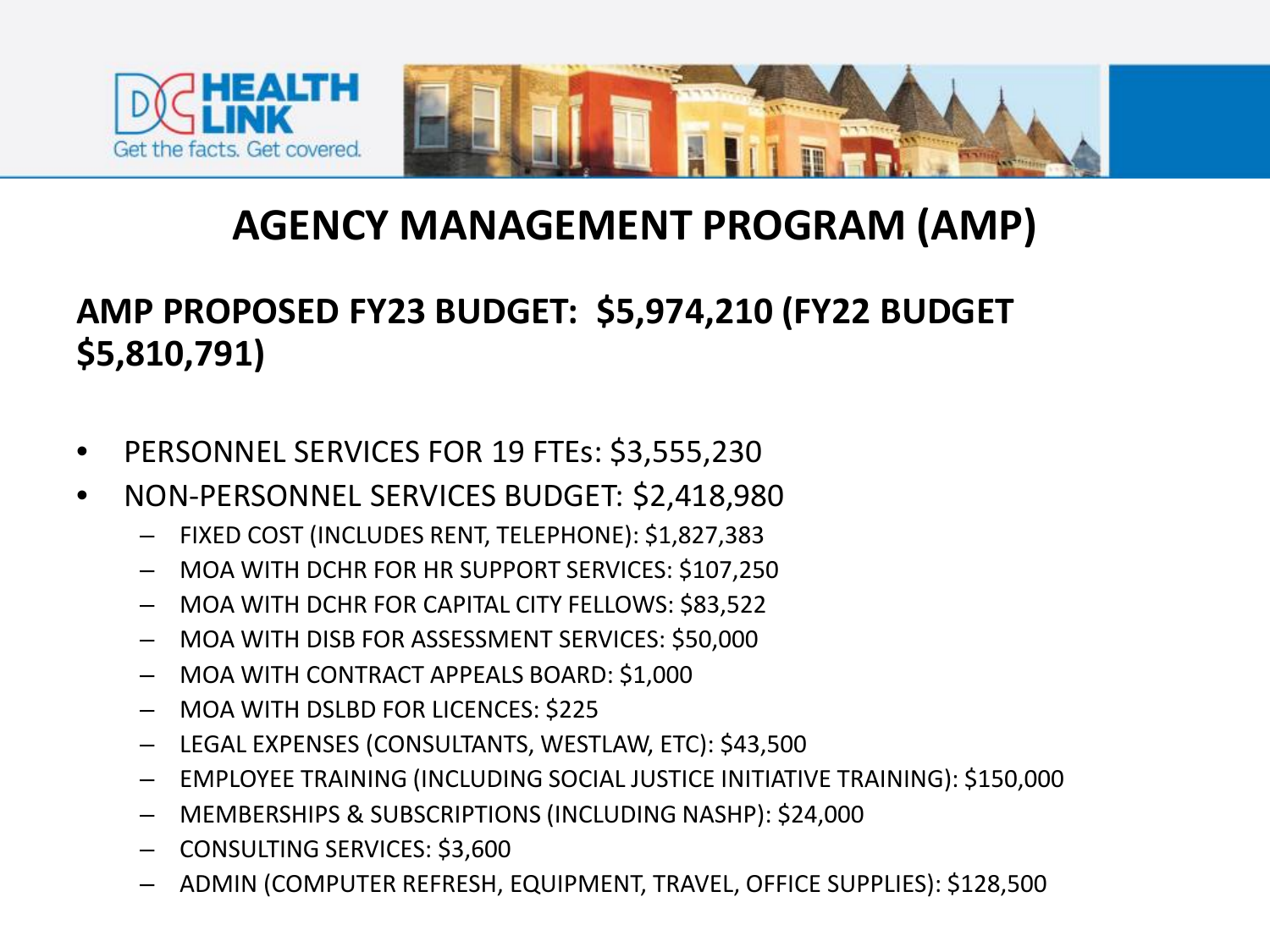

## **AGENCY FINANCIAL OPERATIONS (AFO)**

#### **AFO PROPOSED FY23 BUDGET: \$806,495 (FY22 BUDGET \$772,837)**

- PERSONNEL SERVICES FOR 3 FTEs: \$642,495
- NON-PERSONNEL SERVICES: \$164,000
	- AUDITING SERVICES (including Annual Comprehensive Financial Report and SMART Audit): \$150,000
	- EMPLOYEE TRAINING AND TRAVEL: \$7,000
	- ADMIN (COMPUTER REFRESH, SUPPLIES): \$7,000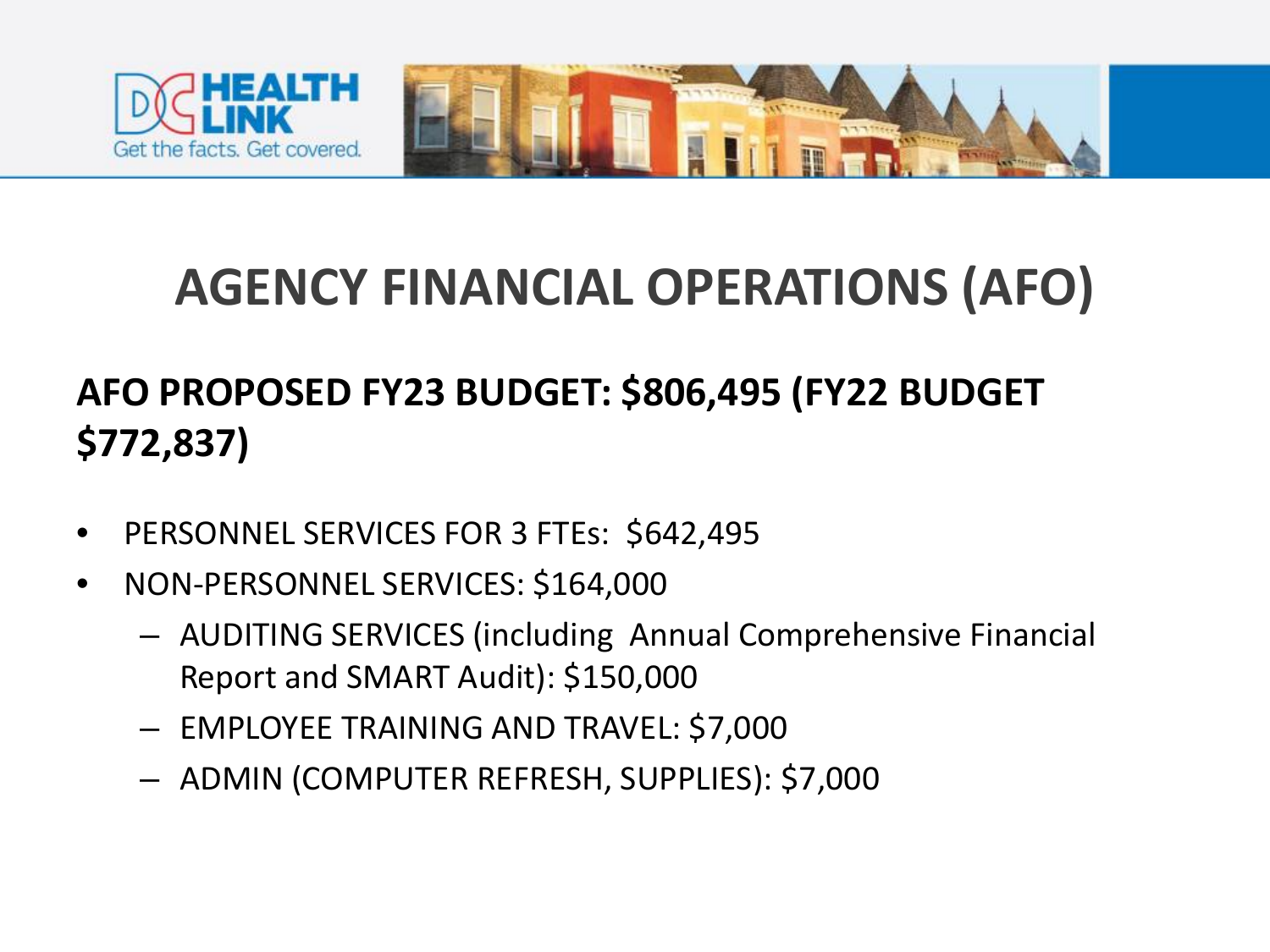



#### **HBX Awards and Recognition**

- **Won 2019 Sustainability and Equity Award:** Amazon Web Services (AWS) City on a Cloud international competition
- **Featured in the Fall 2019 AWS City on a Cloud International Announcement For Applications:** <https://aws.amazon.com/stateandlocal/cityonacloud/>
- **Won 2018 & 2016 Best Practices in Innovation:** Amazon Web Services (AWS) City on a Cloud international competition
- **Ranked #1 for consumer decision support tools (ranking of State-Based Marketplaces and Federal Exchange 2018 and 2017)**
- **Five PR News Awards in 2019 and 2018**
- **[2017 AWS IT case study on cloud solutions:](https://aws.amazon.com/solutions/case-studies/DC-HBX/)** https://aws.amazon.com/solutions/case- studies/DC-HBX/
- **First in the nation SBM partnership:** Selected by the Massachusetts Health Connector to provide IT solution and on-going operations support for the MA SHOP (Feb 2017)